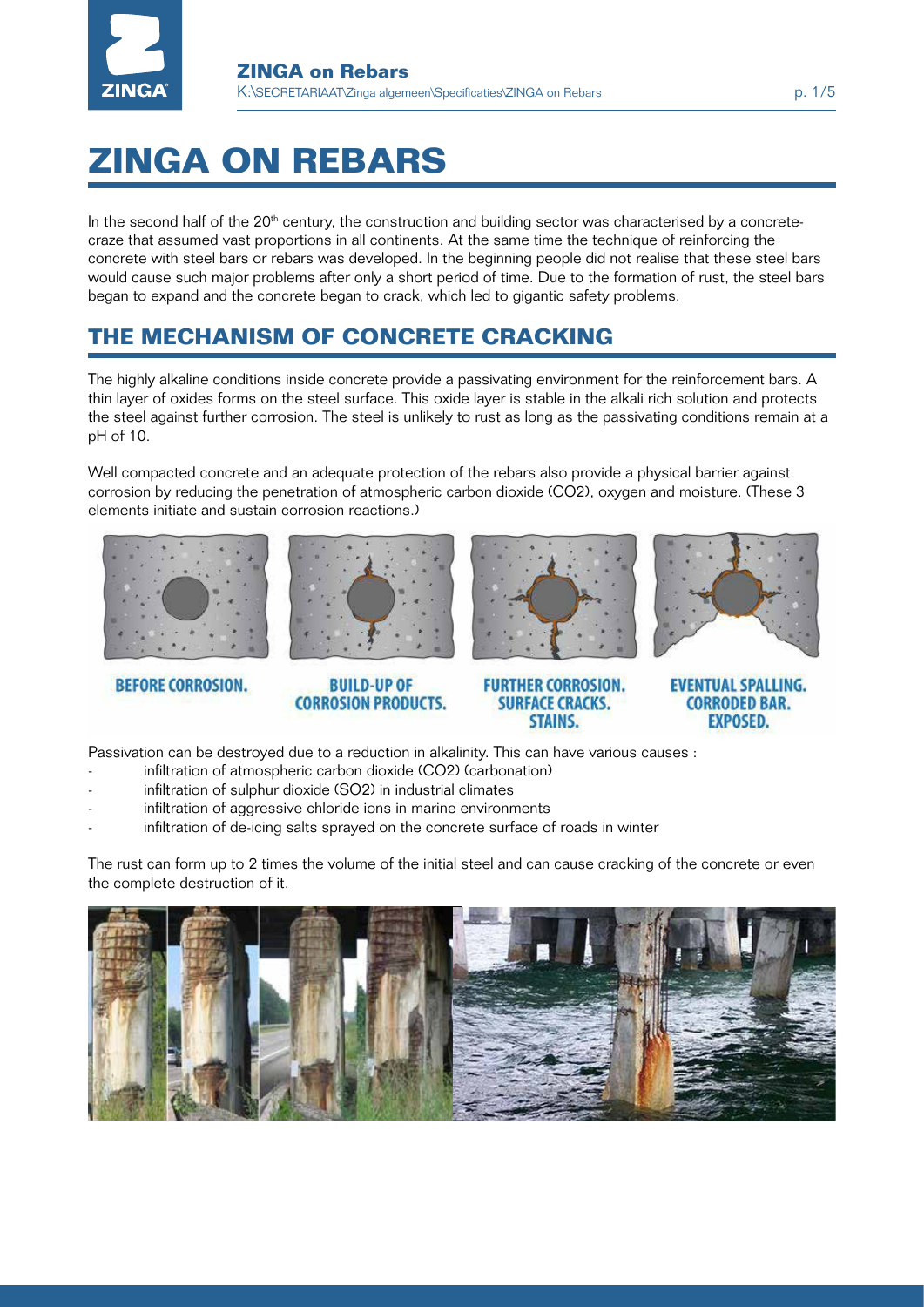

### **anti-corrosion protection of rebars**

Over the years, people have tried to protect concrete from cracking in several ways:

- By making a better compacted concrete
- By adding corrosion inhibitors to the concrete
- By active and passive protection of the rebars

The first type of protection that was used on rebars was paint. But coating rebars with an ordinary paint is of course no solution for the corrosion of the rebars. Very few paints sustain the high pH of fresh concrete (approx. pH 13). Moreover, a paint coating is porous. Penetration of moisture and oxygen can not be prohibited.

The second solution was hot-dip galvanisation, but this is still far from perfect. Cracks caused by the bending of the rebars, can easily destroy the galvanising layer. Another problem is that hot-dip galvanised rebars do not provide enough adhesion for the concrete. Moreover, the rebars need to be galvanised in a specialised workshop, equipped with a galvanising bath, which means that the rebars have to be restricted in



HDG Rebar

size. This will cost time and money due to the distance and the transport to this galvanising workshop, which can be very expensive in some parts of the world.

The latest developments in the attempts to protect rebars against corrosion, prove to be ineffective as well. In North America, reinforcing concrete can be done with rebars made out of polypropylene, which is very expensive. This is still not a good solution because polypropylene does not provide an adequate adhesion for the concrete. In Germany a steel laminating plant will offer you stainless reinforcing steel (at a very high price of course). Here also there is a problem of adhesion with the concrete. Moreover, bending a stainless steel rebar is practically impossible without cracking.

## **the p rotection of rebars with zinga**

In comparison with all other methods of protection that have been tried out on reinforcing steel, a thin layer of ZINGA (approx. 40-60 µm) provides the best protection at a very low and cost effective price.

The surface preparation of new rebars should be done by blasting to cleanliness degree SA 2.5 and roughness degree Ra 12.5 µm. For repair of already rusted rebars, the rust should be removed by means of a steel brush, or high pressure water jetting (100 bars to 200 bars).

A ZINGA layer is flexible and compressible and will not crack or be damaged by bending the rebars (to a certain extent). This is surely an important aspect in view of the fact that rebars are generally very roughly manipulated. Moreover, ZINGA offers a good adhesion to the concrete.

The drying time of ZINGA before the contact with the concrete is very short (approx. 1 hour). As soon as ZINGA is touch dry, the concrete can be cast. From the moment that the fresh concrete encapsulates the reinforcing steel protected by a ZINGA layer, some oxidation of the ZINGA layer will occur (due to the pH of the fresh concrete), which will have the following consequences:

- Zinc salts are formed on the surface of the coating. They will seal off the ZINGA layer completely, thus providing an additional barrier protection.

- The zinc salts will roughen the ZINGA surface. This will provide an even better adhesion for the concrete.

Extensive testing at the University of Gent (Belgium) has confirmed these unique qualities of ZINGA to protect rebars in concrete (see below).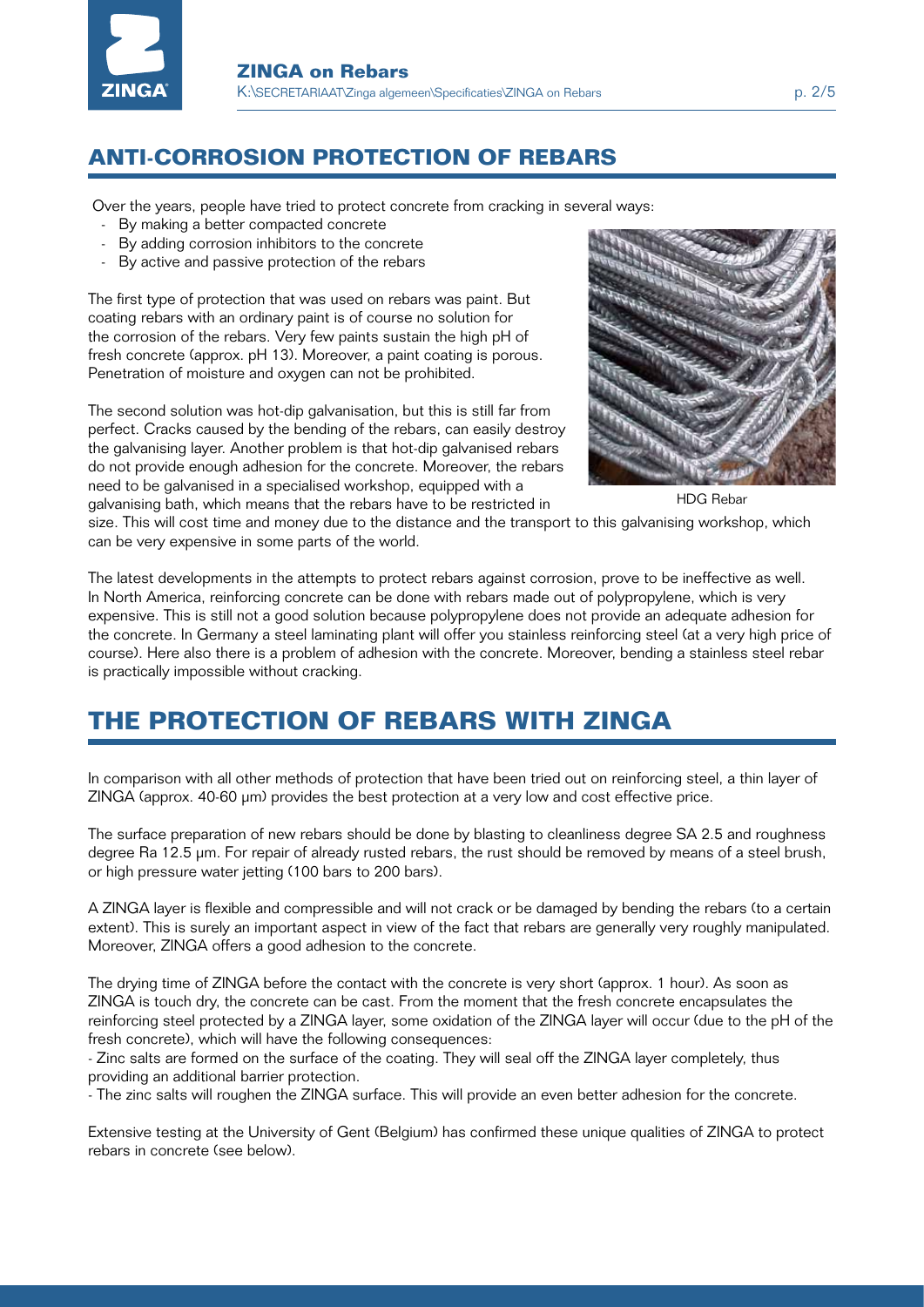

## **Test reports on zinganised rebars**

#### **ASTM B117/ISO 9227 (salt spray testing) - Sai/JU/AUPTT\***

#### Steel Authority of India (2006):

A comparison was made between uncoated steel rebars, fusion bonded epoxy coated rebars (FBEC), hot-dip galvanised rebars (HDG) and zinganised rebars (ZINGA). The corrosion rate per year was measured after immersion and salt spray. This test demonstrated several advantages of ZINGA: the greater degree of galvanic protection, the lower sacrificial zinc consumption due to the dispersion of zinc dust in the binder and the additional barrier protection created by the binder. ZINGA > FBEC > HDG > Uncoated

Jadavpur University (2006):

A comparison was made between uncoated steel (Mild steel and Stainless steel) rebars, fusion bonded epoxy coated rebars (FBEC), hot-dip galvanised rebars (HDG) and zinganised rebars (ZINGA). The salt spray test pointed out that the zinganised rebars have a corrosion resistance that is about 2 times higher than that of hotdip galvanised rebars. ZINGA is also least susceptible for stress corrosion cracking. in NACE solution: ZINGA > HDG > FBEC > Stainless steel > Mild steel Solidary Charles Charles Charles Charles Charles Charles Charles Charles Charles Charles Charles Charles Charles Charles Charles Charles Charles Charles Charles Charles Charles Charles Charles Charles Charles Charles Charl

#### Amirkabir University Poly Technic Tehran (2008):

The zinganised rebars passed the 500 hours salt spray test without formation of rust, peeling or blistering, not even in places where the coating was mechanically damaged. The rebars that were not zinganised were heavily corroded. *Stellenbosch Tel: (021) 808 3175*





#### **iso 1519 (BEND test) - cot**

ISO 1519: Paints and varnishes -- Bend test (cylindrical mandrel)

ZINGA has been applied at a layer thickness of 60 µm DFT on test panels and bent by a mandrel tester at 23°C and 50% RV. The diameter of the mandrels are 32 mm, 25 mm, 20 mm, 16 mm, 13 mm, 12 mm, 10 mm, 8 mm, 6 mm, 5 mm, 4 mm, 3 mm and 2 mm.

Immediately after bending, the coating has been examined under good illumination with normal corrected vision.

ZINGA showed no cracks when bending on a cylindrical mandrel with a diameter of 12 mm.

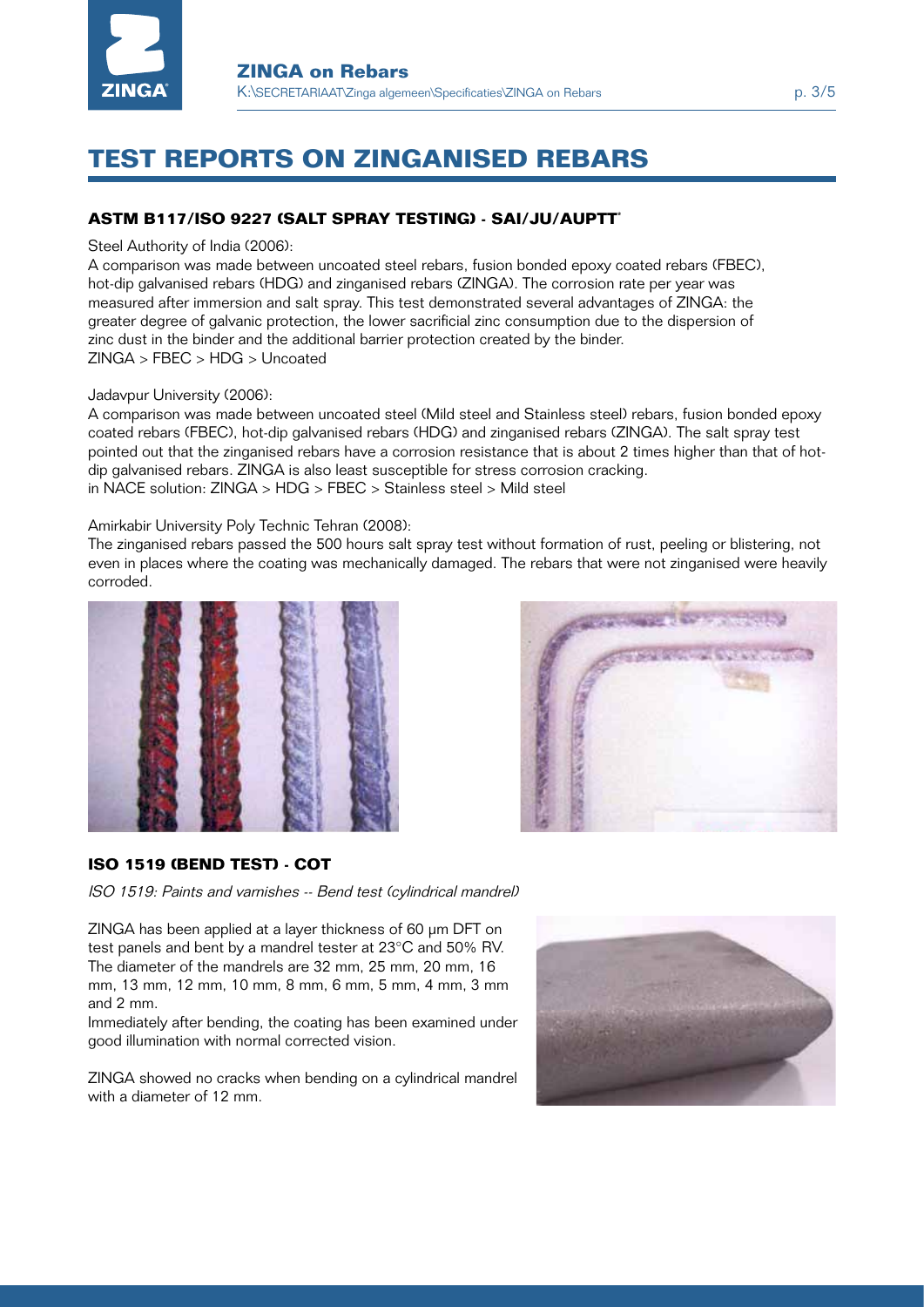

#### **RILEM/CEB/FIP RC6 (pull out test) - ugent**

RILEM/CEM/FIP Recommendation RC6-1978: Technical Recommendations for the Testing and Use of Construction Materials: Bond test reinforcing steel - 2. Pull-out test

Three rebars with enhanced adhercnce  $L = 1000$  mm;  $\varnothing = 18$  mm were tested.

- One rebar is embedded in concrete in the uncoated condition.
- Two rebars were first coated with a ZINGA coating of 25 µm over a length of 500 mm and subsequenty. after 72 hours of drying time, embedded in concrete.

The rebars were embedded in the center of concrete cubes and a plastic tube is slipped over the rebar in such a way that only 90 mm of the rebar is in contact with the concrete. After 28 days cure, the pull-out test was performed.

An average adhesion force for ZINGA on rebars of 17.03 N/mm was found. This was comparable to the uncoated rebars (18.90 N/mm).

It was concluded by Prof. Dr. Eng. Defrancq that the adhesion to concrete of rebars coated with ZINGA is not advesely affected compared to the adhesion of non coated rebars.

#### **cleave adhesion test - B-Holding**

A custom test was designed to test the adhesion of (zinganised) rebars to the concrete. A rebar coated with ZINGA, an untreated and a sandblasted rebar were imbedded in concrete. The rebars were aged using SO $_{_2}$  (Kesternich).

The concrete was cleaved, in order to set free the steel reinforcement.

Conclusion:

It is clearly more difficult to cleave the rebar bloc containing the steel rod protected with ZINGA. The adherence of the concrete to the Zinganised rod is better. The actual cleavage happens in the concrete (in contrast to the other two rebars, which cleaved neatly between steel and concrete), which indicates a strong adherence.





# **application methods**

#### **smaller applications**

ZINGA can be easily applied by brush, roller or spray on rebars.

#### **large quantities**

For the treatment of large amounts of rebars, an automatic rebar installation becomes price efficient.

In the period 2005-2010 large quantities of Zinganised rebars have been produced at an automatic rebar coating installation in Iran by our distributor.